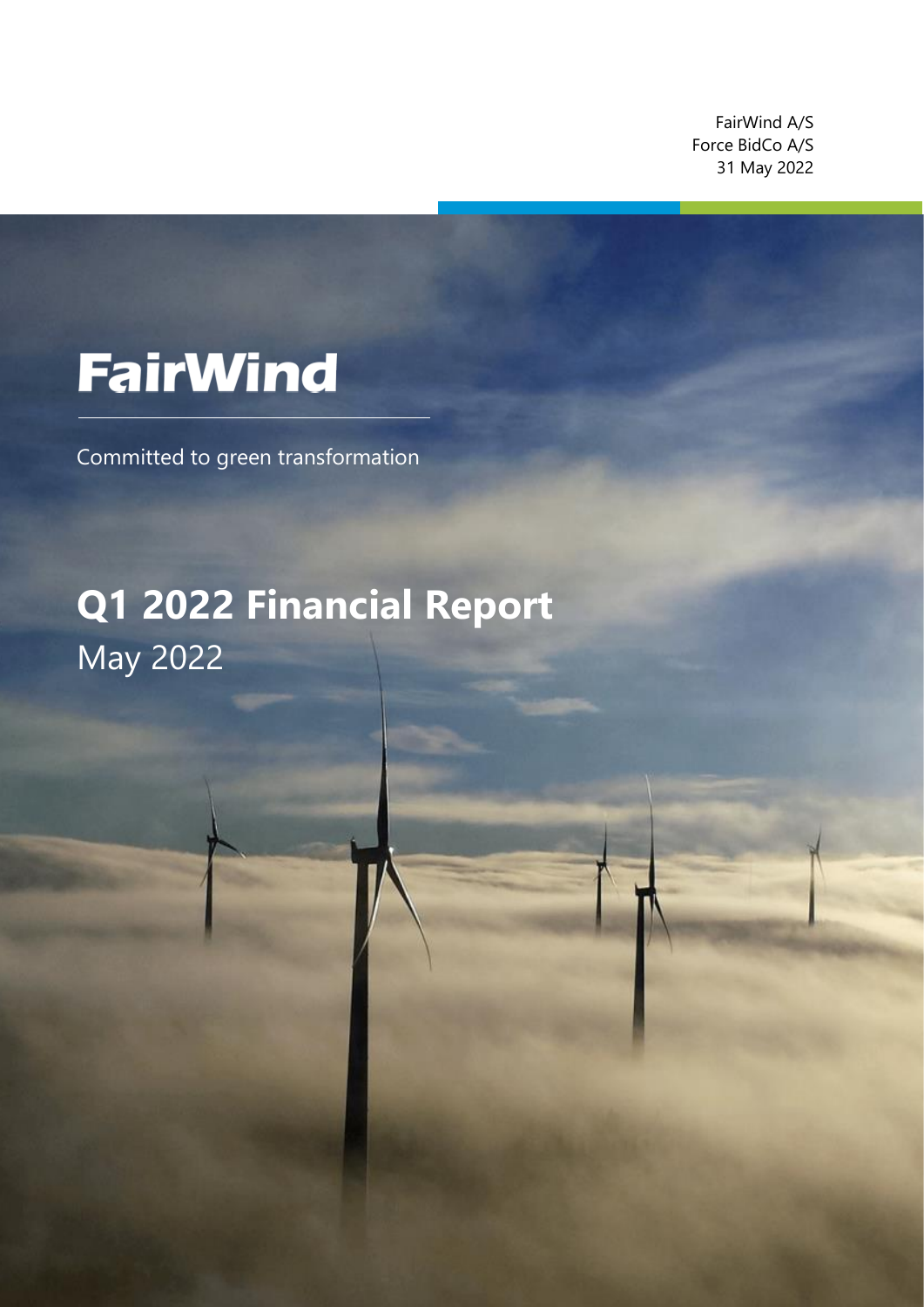## About Fairwind

Force BidCo A/S is the parent company to FairWind A/S.

FairWind is the global market leader within onshore wind turbine installation, with a strong presence also within offshore and service. With its global presence and capabilities, FairWind is strategic partner and sub-supplier to wind turbine OEMs in +40 countries. The company is headquartered in Vejle, Denmark, with its main technician hub in Stettin, Poland.

z

The underlying market is growing rapidly, as renewable energy is enjoying political support and support of the public. In addition, technology advancements make renewables an increasingly attractive energy source. Renewable energy sources will account for all growth in energy generation towards 2050 and wind is the single biggest contributor to the energy transition.

| $1,300+$    | $40+$             | 13,8                                   | 3,767                                 |
|-------------|-------------------|----------------------------------------|---------------------------------------|
| Technicians | Countries entered | <b>GW</b> installed<br>$(2018 - 2021)$ | Turbines installed<br>$(2018 - 2021)$ |
|             |                   |                                        |                                       |

#### Regional offices across the globe

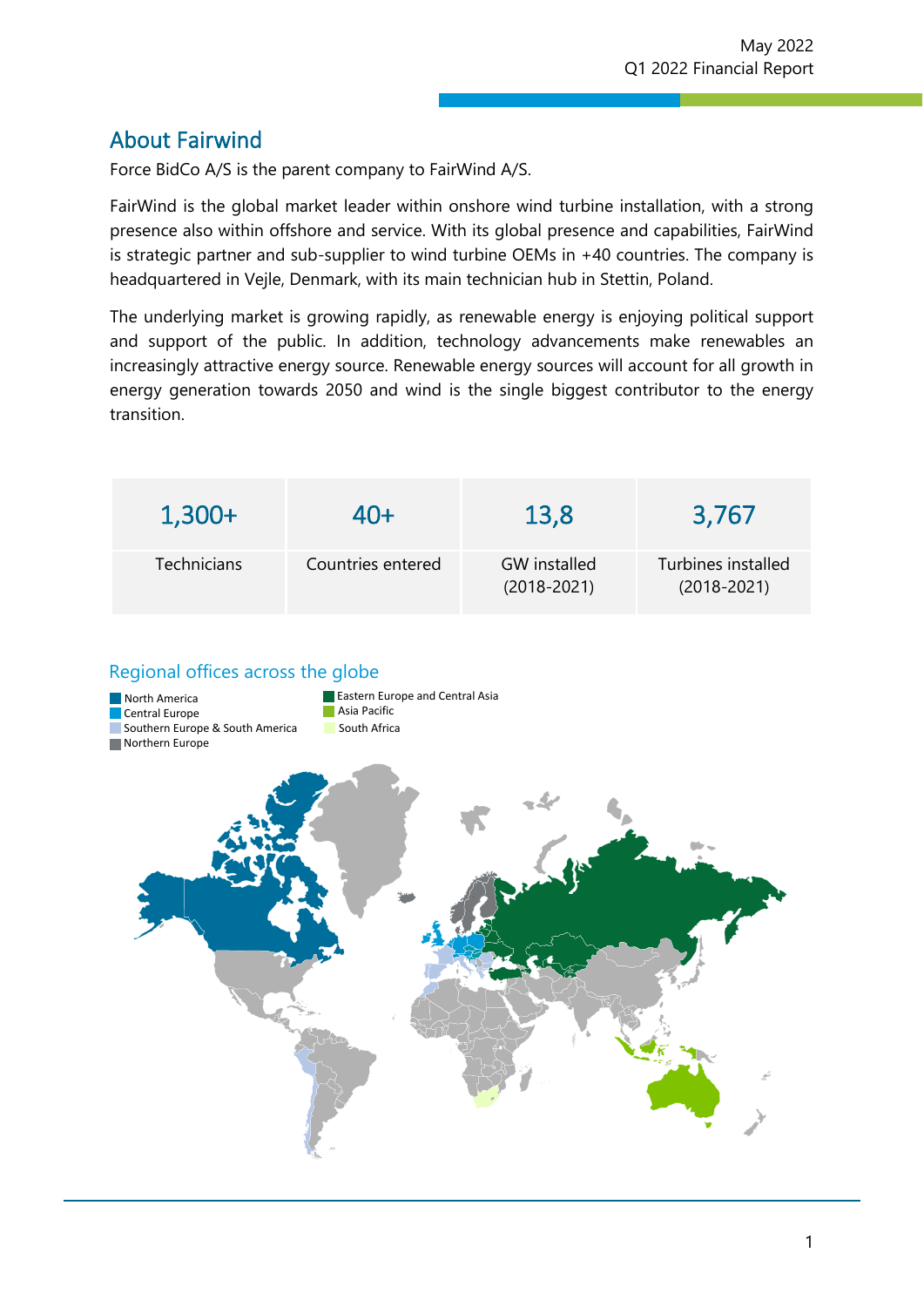## Highlights interim report for Q1 2022

First quarter 2022, Force BidCo A/S

- Total revenue of DKK 242m
- Reported EBITDA of DKK 13m
- Profit for the period amounted to DKK 8m

#### Financial review

As FairWind A/S was acquired by Force BidCo A/S on the 28<sup>th</sup> of September 2021. Accounts for both companies will be shown in the report. FairWind A/S will by July 2022 (within 12 months from issuing the bond) change accounting policy to IFRS. The company is currently reporting under Danish GAAP.

z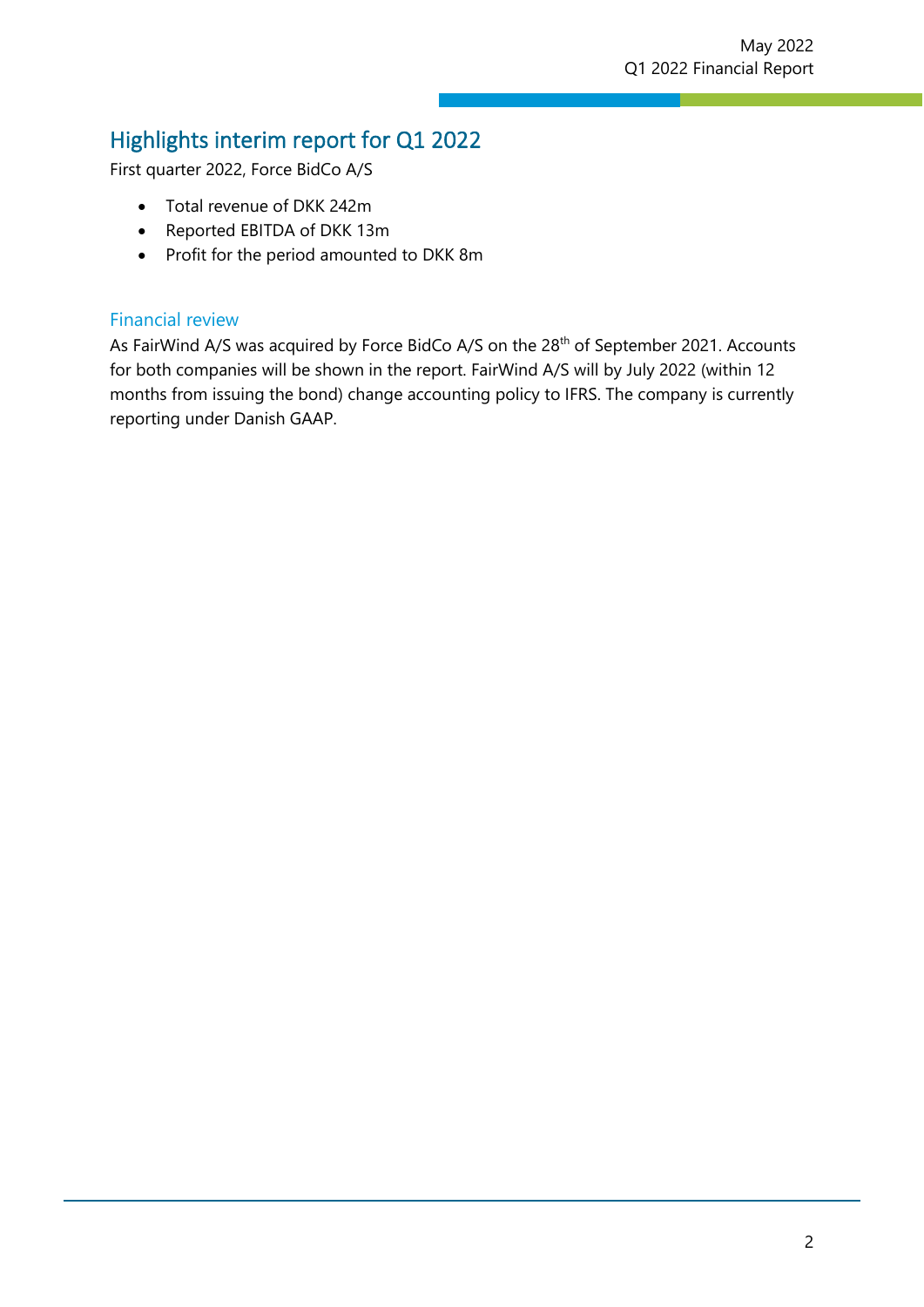## **Message from CEO**

The first quarter of the year reached a turnover of 241.7 mill. DKK and profit of 8 mill. DKK, giving us a very strong start to the financial year in a normally soft quarter.

z

#### **Following the market developments**

As communicted in our Q4 2021 report we started the year with strong turnover and profit. The increase is partly driven by projects pushed from 2021 due to weather and customer issues.

Though we have seen a better start for the year 2022, compared to 2021, we still see our customers being challenged with technical and supply chain issues causing project delays, as well as the accelerated price inflation on salary, raw materials, transport, and turbine components, all continue to impact Fairwind and its operating environment.



The short-term consequences of the war in Ukraine have also affected FairWind negatively. The region

has historically been a well performing part of FairWind, but due to the turn of events, FairWind is looking to end all activities in Russia in a controlled manner with respect to international and local legislation.

Though, looking at the long-term consequences of the war, the overall yield for the wind industry could turn out positive. At the start of the war, Germany announced a renewed green energy focus with 80% of their energy consumption coming from renewables in 2030, and 10 GW installations onshore every year from 2025 going forward. Most recently, Germany, Denmark, Holland, and Belgium also announced an offshore commitment in the North Sea, targeting 65 GW by 2030 and 150 GW by 2050.

At the same time, we also see that our customers have started to raise their prices with the developers, mitigating for the cost increases from 2022 and building the foundation for a more sustainable business model going forward. We expect to see the effect of these adaptions in 2023.

#### **John Funch, CEO FairWind**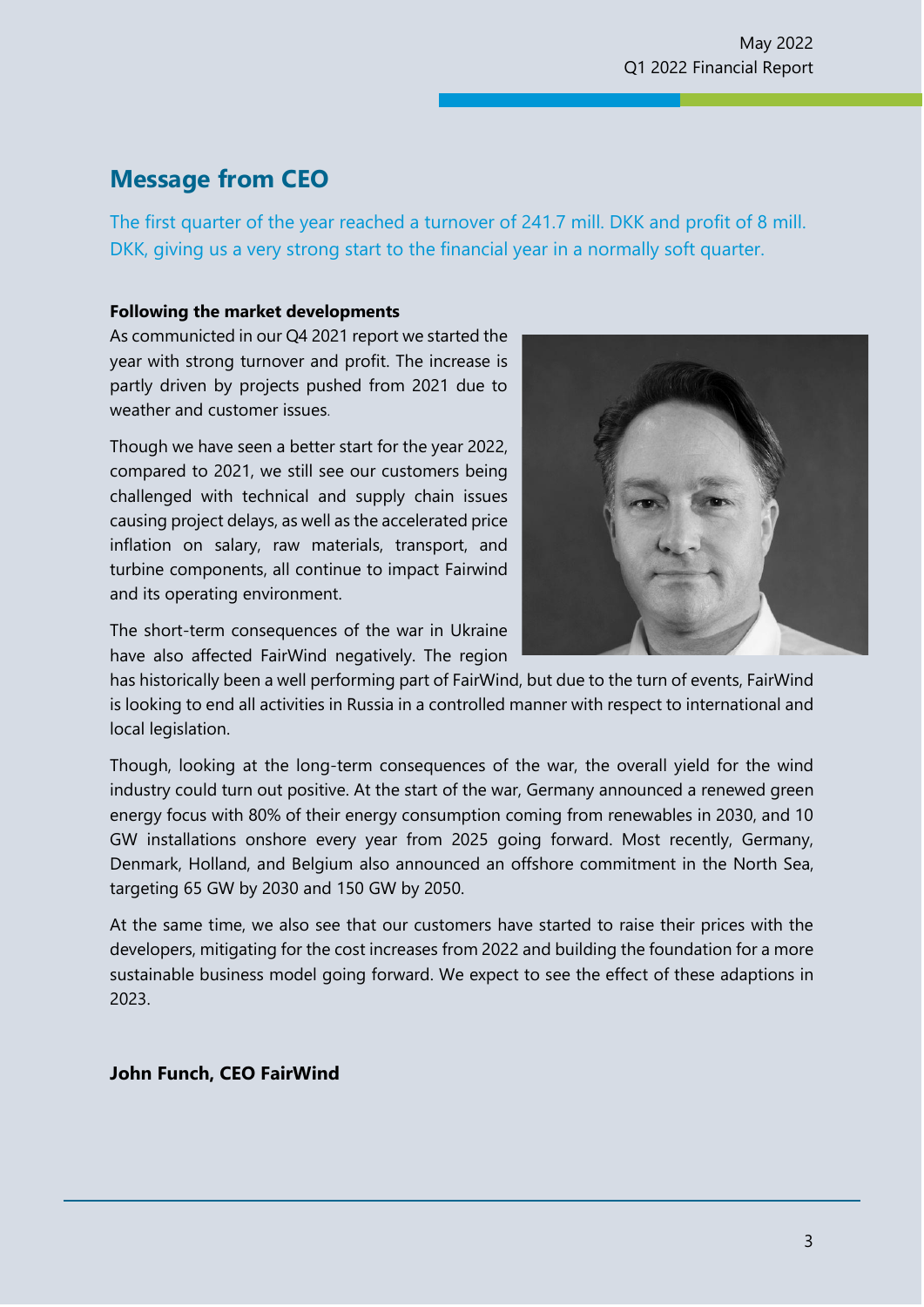z

#### **Profit & Loss Statement – Consolidated**

### **Profit & Loss Statement - Consolidated**

|                                         | <b>FairWind A/S</b>     | <b>Force BidCo</b><br>A/S | <b>FairWind</b><br>A/S | <b>Force</b><br><b>BidCo A/S</b> |
|-----------------------------------------|-------------------------|---------------------------|------------------------|----------------------------------|
| <b>DKK '000</b>                         | $01.01 -$<br>31.03.2022 | $01.01 -$<br>31.03.2022   | <b>LTM</b>             | <b>LTM</b>                       |
| Net revenue                             | 241.704                 | 241.704                   | 1.058.547              | 1.058.547                        |
| Direct costs                            | (187.445)               | (187.445)                 | (814.234)              | (814.234)                        |
| Personnel expenses<br>Other external    | (22.239)                | (22.834)                  | (80.384)               | (81.603)                         |
| expenses<br>Depreciation and            | (17.523)                | (18.522)                  | (71.760)               | (75.930)                         |
| amortization                            | (4.872)                 | (4.872)                   | (18.943)               | (18.943)                         |
| <b>Operating profit/loss</b>            | 9.624                   | 8.030                     | 73.226                 | 67.837                           |
| Financial result                        | 2.188                   | (3.709)                   | (1.675)                | (21.565)                         |
| Profit/loss before<br>taxes             | 11.812                  | 4.320                     | 71.551                 | 46.272                           |
| Taxes                                   | (2.602)                 | (953)                     | (15.854)               | (17.167)                         |
| Profit/loss for the<br>period           | 9.210                   | 3.367                     | 55.697                 | 29.105                           |
| Reporting: Danish<br><b>GAAP</b>        |                         |                           |                        |                                  |
| Non-GAAP:                               |                         |                           |                        |                                  |
| <b>Adjusted EBTDA</b>                   | 14.902                  | 13.307                    | 95.775                 | 90.386                           |
| Non recurring items<br>Depreciation and | (406)                   | (406)                     | (3.606)                | (3.606)                          |
| amortization                            | (4.872)                 | (4.872)                   | (18.943)               | (18.943)                         |
| <b>Operating profit/loss</b><br>(GAAP)  | 9.624                   | 8.030                     | 73.226                 | 67.837                           |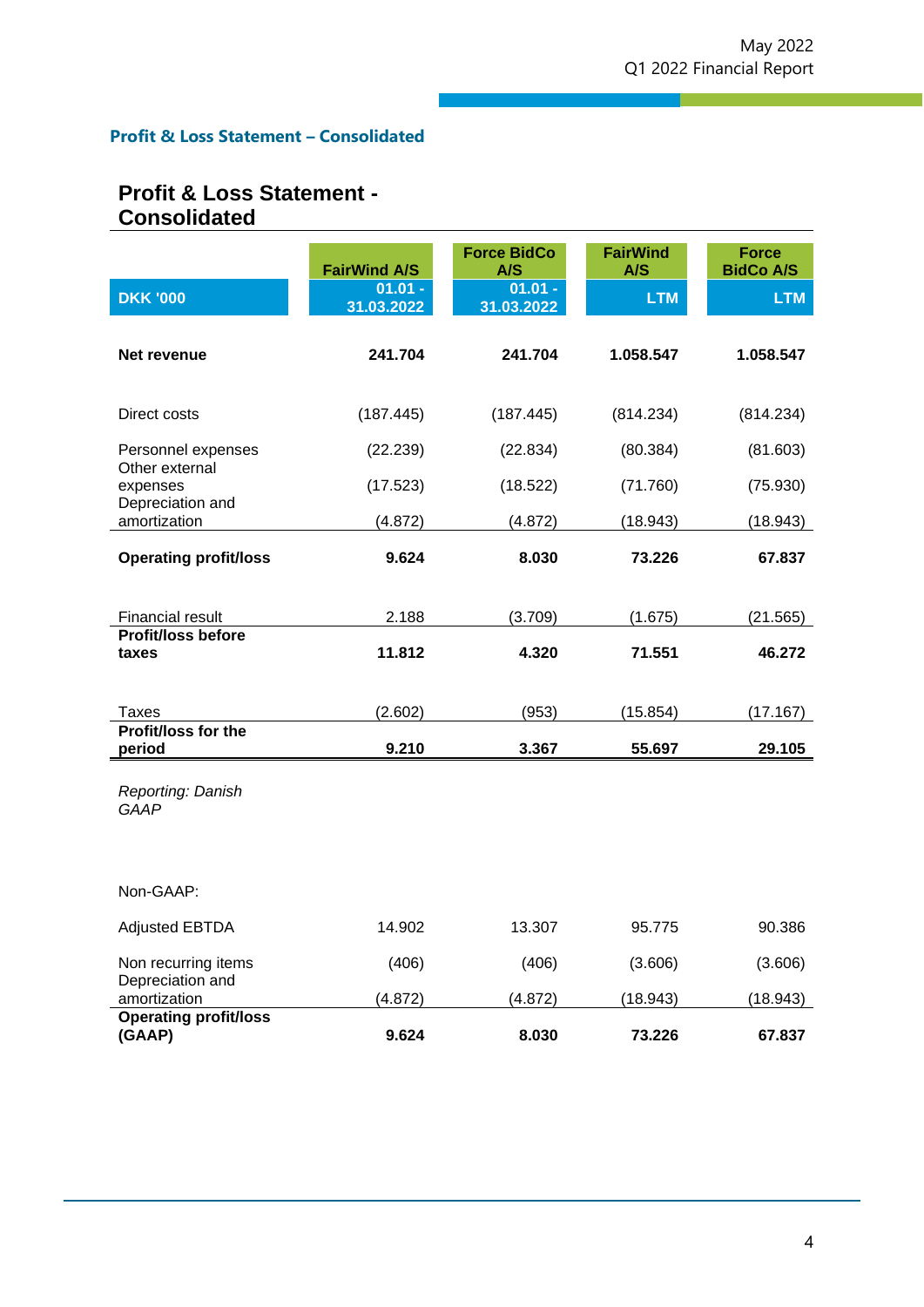#### **Balance Sheet**

|                                     | <b>FairWind A/S</b> | <b>Force BidCo A/S</b> |
|-------------------------------------|---------------------|------------------------|
| <b>DKK '000</b>                     | 31.03.2022          | 31.03.2022             |
| <b>Assets</b>                       |                     |                        |
|                                     |                     |                        |
| Goodwill                            | 14.601              | 494.979                |
| Tangible fixed assets               | 39.168              | 39.168                 |
| <b>Financial assets</b>             |                     |                        |
| <b>Total fixed assets</b>           | 53.769              | 534.148                |
|                                     |                     |                        |
| Trade receivables                   | 204.193             | 204.193                |
| Work in progress                    | 124.125             | 124.125                |
| Inventory                           | 2.585               | 2.585                  |
| Intercompany receivables            |                     |                        |
| Other receivables                   | 13.966              | 14.056                 |
| Accrued courses                     | 16.447              | 16.447                 |
| Deferred tax                        | 17.128              | 18.715                 |
| Other accruals                      |                     | 11.006                 |
| Cash                                | 40.785              | 47.529                 |
| <b>Total current assets</b>         | 419.229             | 438.657                |
| <b>Total assets</b>                 | 472.998             | 972.804                |
|                                     |                     |                        |
| <b>Equity and liabilities</b>       |                     |                        |
| <b>Equity</b>                       | 129.570             | 335.642                |
|                                     |                     |                        |
| Long term liabilities               | 106.957             | 379.885                |
| <b>Credit institutions</b>          | 53.589              | 53.589                 |
| Trade payables                      | 96.650              | 111.527                |
| Accrued costs (reservations)        | 79.613              | 79.613                 |
| Other liabilities                   | 6.619               | 12.549                 |
| <b>Short term liabilities</b>       | 236.471             | 257.278                |
| <b>Total liabilities</b>            | 343.428             | 637.163                |
|                                     |                     |                        |
| <b>Total equity and liabilities</b> | 472.998             | 972.804                |

z

*Reporting: Danish GAAP*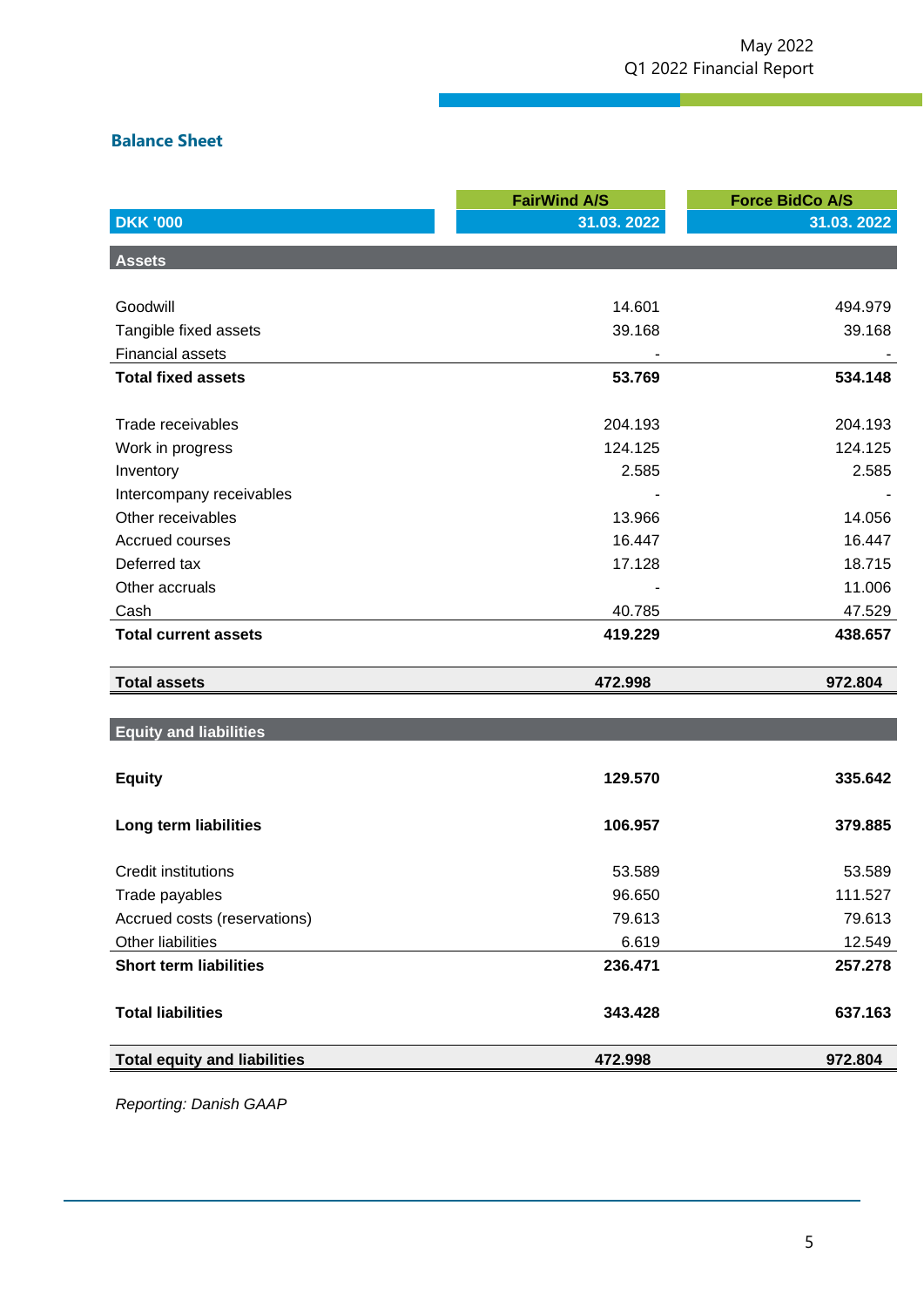#### **Cash Flow Statement**

|                                                                                                               | <b>FairWind A/S</b>  | <b>Force BidCo A/S</b> |
|---------------------------------------------------------------------------------------------------------------|----------------------|------------------------|
| <b>DKK '000</b>                                                                                               | 01.01 - 31.03.2022   | 01.01 - 31.03.2022     |
| Cash flow from operations<br>Cash flow from investing<br>activities<br>Cash flow from financing<br>activities | (25.154)<br>(14.794) | (36.316)<br>(14.794)   |
| Net increase/decrease in cash                                                                                 | (39.948)             | (51.110)               |
| Cash starting balance                                                                                         | 27.143               | 45.050                 |
| <b>Cash ending balance</b>                                                                                    | (12.805)             | (6.060)                |

z

*Reporting: Danish GAAP*